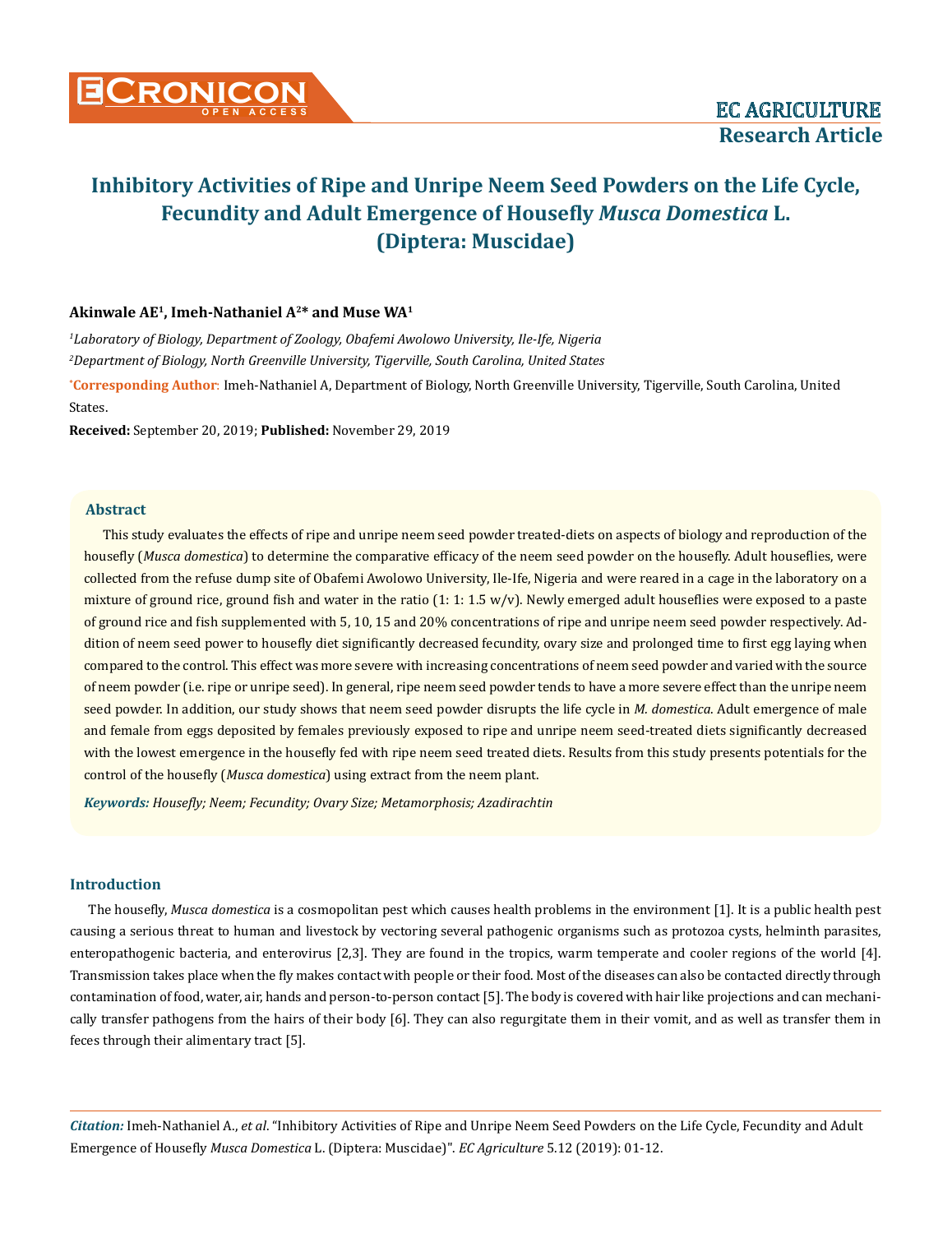Plants have the richest source of natural pesticides and their extracts provide a safe and viable alternative to synthetic pesticides [7]. Botanicals are compatible with beneficial organisms, pest-resistant plants, thereby preserving a healthy environment in an effort to decrease reliance on synthetic pesticides. These multifarious biological activities against insects of agricultural and medical importance are primarily due to the presence of secondary metabolites [8]. Azadirachtin (AZA) is an active compound extracted from the Neem tree (*Azadiracta indica*) whose antiviral, antifungal, antibacterial and insecticidal properties have been known for several years [9]. For example [10], study on toxicity and residual effect of a topically applied crude extract of neem against second-instar larva of *Musca domestica* showed more deformed pupae and partial emergence of adult flies when compared with a pyrethroid (Coopex).

Azadirachtin structurally resembles insect ecdysones, which control the process of metamorphosis and exert a strong negative influence on behavior, postembryonic development and reproductive organs such as the ovary and testis and fecundity [11]. Fruit extracts of *M. azedarach* and *A. indica* showed feeding deterrent effects against the larvae of *Plutella xylostella* at higher doses [12] Similarly, NeemAzal-T/S (a commercial neem preparation) significantly inhibited larval growth and reduced feeding activity of pine moth, *Thaumetopoea pityocampa* [13] Aside being a feeding deterrent, azadirachtin has been shown to affect metamorphosis; for example injection of AZA into larvae of the blowfly led to a number of abnormal biological effects such as delay in pupation of larvae, reduction of pupal weight, and inhibition of adult emergence. Adults emerging from AZA-treated larvae were smaller and showed various malformations (Bidmon., *et al*.)**.** [14] also reported prolongation of larval duration, an inhibitory action on the larval development and with the halting of metamorphosis and morphogenesis which resulted in deleterious reduction of both pupation and adult eclosion in the *Muscina stabulans*. Similarly, boiled extract of the neem leaf of *Azadirachta indica* inhibited the growth of larvae and caused delay in pupation of *Anopheles gambiae* with a dose-dependent effect resulting in the death of larvae and formation of larval-pupal intermediates [15]. The third instar larvae of *Musca autumnalis* exposed to solutions of AZA resulted in the reduction of egg production egg hatchability and adult emergence [16]. Similar effects were also observed in third instar larvae of the cabbage moth, *Maestra brassicae* exposed to Neem EC in addition to failure of larval-larval and larval-pupal ecdysis [17].

With respect to nymph development [18], demonstrated that contact of neem seed oil on all the five nymphal instars of the gregarious phase of the desert locust, *Schistocerca gregaria* results in high mortality rate, prolonged nymphal development and distorted metamorphosis. Topically treated male and female nymphs of *Heteracris littoralis* with serial concentrations of azadirachtin showed dosedependent adult mortality and death of the fourth and fifth instar nymphs about the time of ecdysis [19]. Injection of azadirachtin into last-instar nymphs of the American cockroach*, Periplaneta americana* delayed the molting process by a number of days [20].

Lethal activities of azadirachtin have been reported. Topical application of Jojoba oil and azadirachtin on the pre-pupae stage of *Rhynchophorus ferrugineus* increased lethal actions at all ages of pupae. Higher dose levels of each extract resulted in various adult deformities, shortened pupal durations and blocked adult emergence was blocked in different percent concentrations with (Bream., *et al*.) [21] also reported that azadirachtin effect on larval mortality was concentration dependent and caused different types of deformation in the larva, pupa and adult stages of mosquito.

Adult fecundity of *Culex pipiens* was reportedly decreased and sterility was increased by azadirachtin after treatment of the fourth instar and pupal stage with prolongation of duration of the larval stage [22]. Effects of different concentrations of neem extract and flufenoxuron, a synthetic insect growth regulator (IGR) on the histology of the ovary and testis of snout beetle, *Rhynchophorus ferrugineus*  include growth and developmental disruptions which resulted in high mortality rate, reduction in body length, sex ratio, and morphological malformations in a dose-dependent manner [23]. This study further reveals that the IGR disrupted production of female gamete with the accumulation of yolk granules and follicular epithelial cells. Ovaries in treated adult females showed complete shrinkage with abolished oocyte growth, distortion of sperm tubes was observed in treated males and electron micrographs revealed disintegration and destruction in follicular cells and mitochondria in females.

*Citation:* Imeh-Nathaniel A., *et al*. "Inhibitory Activities of Ripe and Unripe Neem Seed Powders on the Life Cycle, Fecundity and Adult Emergence of Housefly *Musca Domestica* L. (Diptera: Muscidae)". *EC Agriculture* 5.12 (2019): 01-12.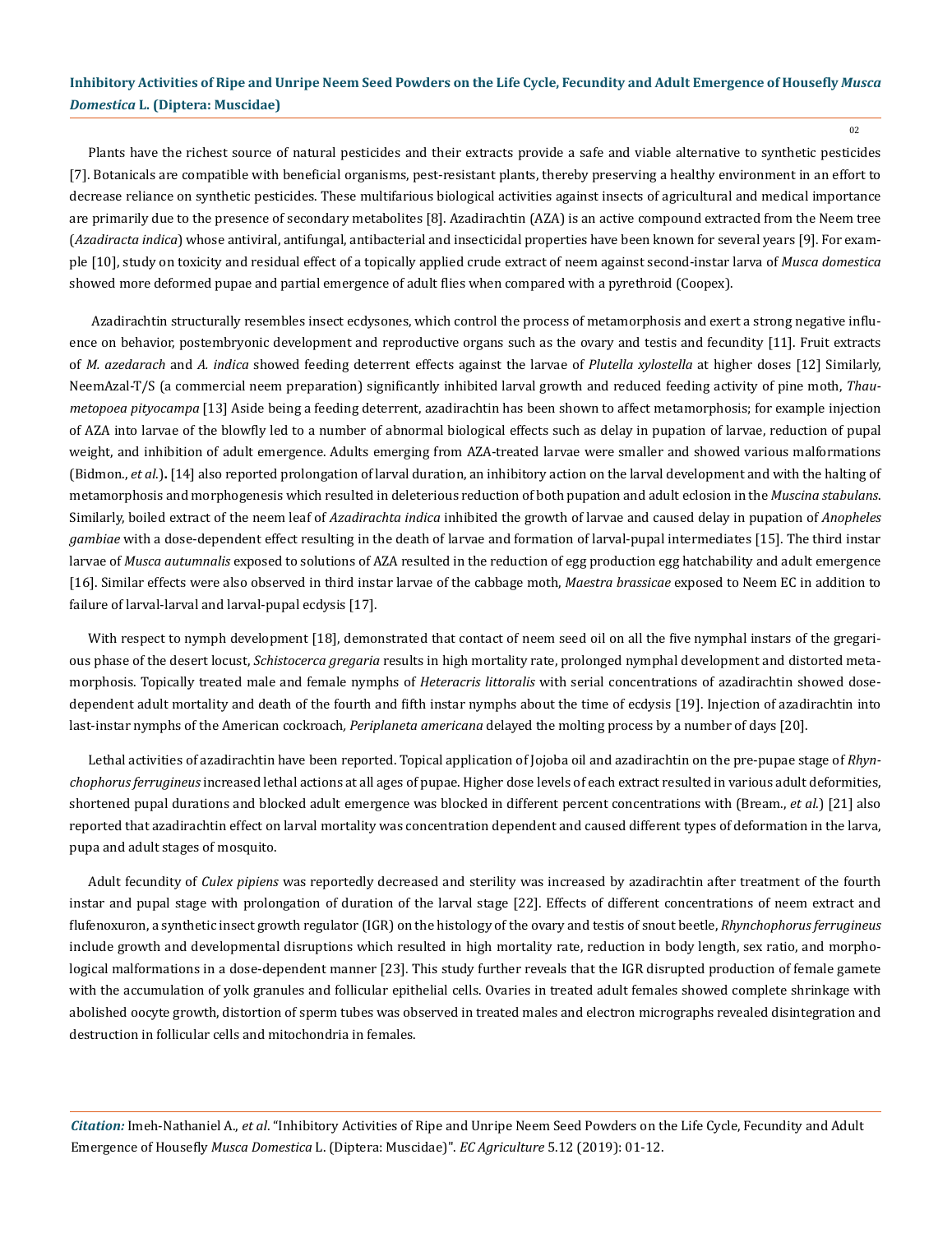03

Azadirachtin can be isolated in small amounts from all parts of the Neem tree, but it is present in highest concentration in the mature seeds [24]. In addition, potency of neem extract as pesticide varies with the part of plant that the extract was obtained. For example [25], demonstrated that the crude suspension of the neem seed had stronger larval mortality and anti-oviposition properties against noctuid moths than the pure azadirachtin. Onu and Baba [26] also reported that neem kernel oil and neem kernel powder suppressed oviposition and adult emergence in dermestid beetle, *Dermestes maculatus w*hile neem leaf powder caused the death to F<sub>1</sub> generation of the insect as well as disrupted developmental processes. Studies from [27] reported that neem seed kernel (NSK) incorporated in diets caused prolonged development of larval instars and subsequent emergence of adults in the blowfly (*Chrysomya chloropyga* ), whereas, ripe neem seed (NS) led to reduction in survival, longevity and the fecundity in the same species.

The ripe neem seed powder has been used to study various aspects of the biology and control of several species of insect pests but there is little information on the use of unripe neem seed powder for the control of insect pests. The present study evaluates the comparative efficacy of ripe and unripe neem seed powder on the fecundity, ovary development and egg viability, life cycle and adult emergence of the housefly, *Musca domestica.*

#### **Materials and Methods**

### **Collection, Rearing and Maintenance of** *Musca domestica*

The study was carried out in a well-lit insectary at temperature  $28 \pm 2^{\circ}$ C and with  $75 \pm 5$ % relative humidity in Obafemi Awolowo University, Ile-Ife, Nigeria. Adult housefly, *Musca domestica* used were obtained from self-sustaining colony maintained on mixture of ground rice, ground fish and water in the ratio  $(1: 1: 1.5 w/v)$  and made into a paste [28]. Water and sugar were provided in the cage and the diet was checked regularly for eggs, which were removed in separate cages and allowed to hatch. The food was changed every 72 hours. Ripe and unripe neem seeds used for the experiment were collected from neem tree stands at different locations of Obafemi Awolowo University campus, Ile-Ife, Nigeria. They were de-pulped, washed, air-dried and separately blended into powdered form using Moulinex® blender in the laboratory. All the materials were kept at -10  $^{\circ}$ C in the laboratory before use.

#### **Fecundity, Life cycle and sex ratio of newly-ecdysed adult housefly**

Fecundity in treated and control flies was determined by daily picking and counting the number of eggs in each of the egg batches deposited by the females for up to 30 days of survival. The age at first egg laying by the females on each of the treated diets and control was also determined. The experiments were replicated four times. In order to evaluate life cycle and sex ratio of newly ecdysed flies, ripe and unripe neem seed powder were separately incorporated into the rice and fish diets at 5, 10, 15, and 20% concentrations in quadruplicate. Control experiments were set up without inclusion of the seed extracts in the diets. In each experiment, freshly laid egg batches obtained from the reservoir cages were exposed to the treated diets at different concentrations in a transparent plastic bowls. The bowls were covered with lids bearing muslin cloth at the center to provide aeration. Hatched eggs from control and treated diets were monitored daily at larva and pupa stages until adult emergence. The duration of development for each of the stages up to adult stage, as well as the sex ratios of adults were recorded accordingly. After four weeks, pupae that did not emerge into adults were considered dead and discarded.

#### **Ovary development and egg viability in females maintained on ripe and unripe neem seed powder treated diets**

The stages of the ovary development in females fed with treated diets at 5, 10, 15 and 20% concentrations of ripe and unripe neem seed powder and in control were determined. Randomly selected females from each of the treatment and control groups were dissected to expose the ovaries under illuminating Yashima Tokyo O.S.K. (No.750419) dissecting microscope at X2 magnification at days 0, 5, 10, 15 and 20 and photographed using the Sony Digital Camera 200α. The ovaries were measured with a meter ruler to determine the width and weighed using sensitive weighing balance. The experiment was replicated three times at each day of dissection.

Development of freshly laid egg batches from females maintained on the treated diets and control diets was observed to determine duration of stages of the life cycle up to adult emergence. Pupae that did not emerge into adults after four weeks were considered dead. Experiment was replicated four times.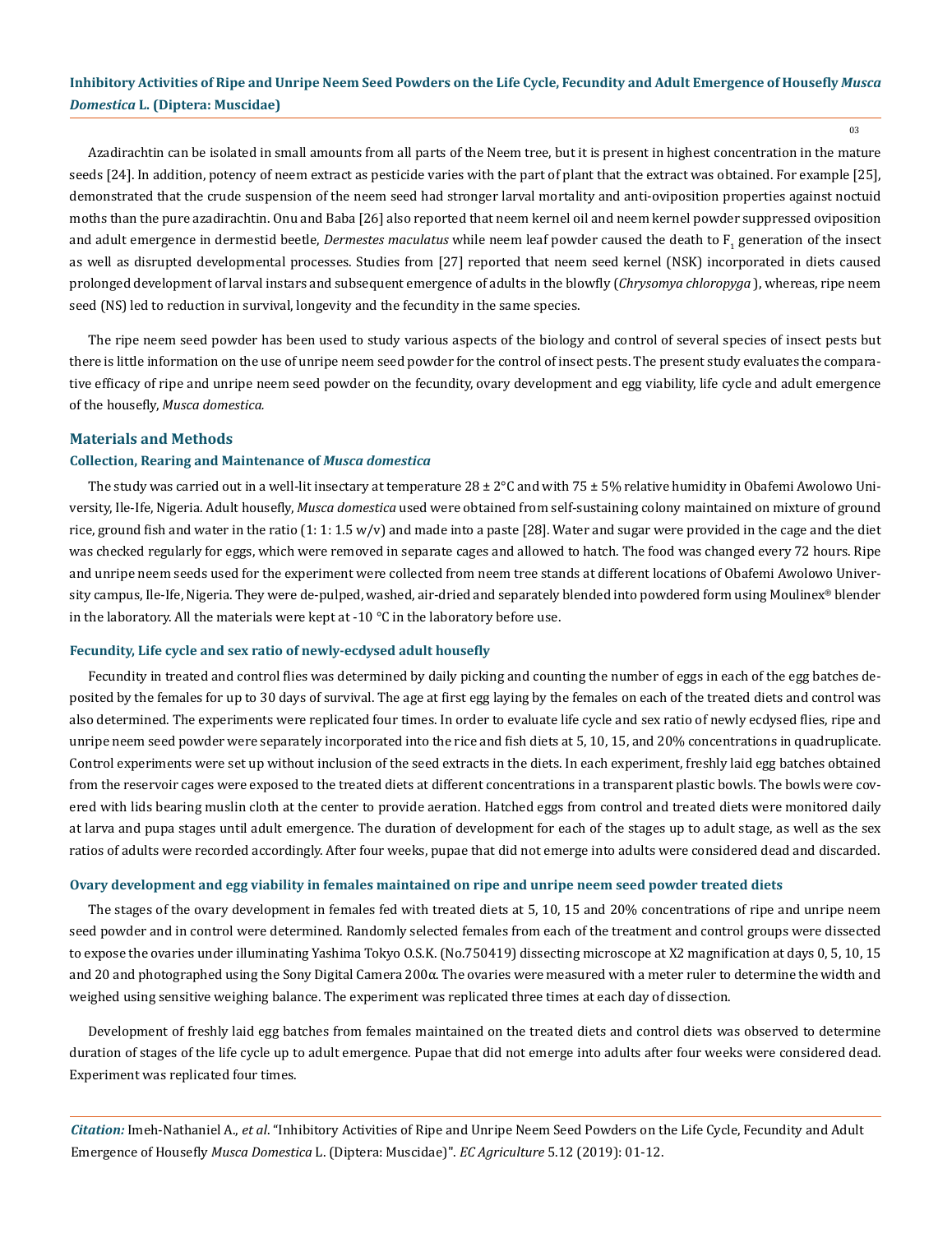#### **Statistical analysis**

We performed analysis of variance to evaluate the effects of different concentration of neem seed powder on fecundity, sex ratio, ovary length, ovary weight and egg viability. In addition, we used student T test to determine whether there is a significant difference between ripe and unripe neem seed powder. Post hoc test was conducted using Scheffe test.

#### **Results**

#### **Fecundity, Life cycle and sex ratio of newly-ecdysed adult housefly**

Figure 1 shows the mean number of eggs laid by females exposed to different concentrations of ripe and unripe neem seed-treated diets. Mean number of eggs decreased with increase in concentration of ripe and unripe neem seed from 78.26  $\pm$  1.33 eggs (5%) to 34.83 ± 2.38 eggs (20%) in the ripe neem seed and 87.76 ± 1.64 eggs (5%) to 44.79 ± 0.61eggs (20%) in unripe neem seed) while mean number of eggs laid by the control females was  $88.21 \pm 1.77$ eggs. There was significant difference in the mean number of eggs at all concentrations including the control in ripe and unripe seeds respectively (df = 4, 95, F = 195.84, p = 0.0000; df = 4, 95, F = 270.73, p = 0.0001). In addition, there were significant differences in the mean fecundity in ripe and unripe neem seed extracts at all concentrations with more eggs laid on unripe neem seed-treated diet than on the ripe neem seed-treated diet  $(t = 0.05)$ .



*Figure 1: Mean Fecundity of Female M. domestica Exposed to Diets Treated with Ripe and Unripe Neem Seed Powder.*

The mean day of first egg laying by females exposed to 5, 10, 15 and 20% concentrations of ripe and unripe neem seed-treated diets is shown in figure 2. Our results show that mean day of first egg laying increased with increase in concentration of ripe neem seed from day 3.50 ± 0.29 at 5% to 6.00 ± 0.001 at 20% concentration with a significant difference between the various concentrations and the control  $(df = 4, 15, F = 50.45, p < 0.0001)$ . In the unripe neem seed-treated diet, mean day of egg laying was  $3.25 \pm 0.25$  days at 5% concentration. It increased progressively with increase in concentration reaching 4.75 ± 0.25 days at 20% concentration. There was no significant difference in the mean day of egg laying at 5-20% concentrations but was significant when compared with the control  $(df = 4, 15, F = 50.45,$ p< 0.0001). Mean day to egg laying in females exposed to all concentrations of unripe neem seed were less females exposed to ripe neem seed-treated diet. There was no significant difference in the mean day of first egg laying in the ripe and unripe neem seed-treated diets at 5 and 10% concentrations but was significant at 15 and 20% concentrations ( $t = 0.05$  and  $t = 0.003$ ).

*Citation:* Imeh-Nathaniel A., *et al*. "Inhibitory Activities of Ripe and Unripe Neem Seed Powders on the Life Cycle, Fecundity and Adult Emergence of Housefly *Musca Domestica* L. (Diptera: Muscidae)". *EC Agriculture* 5.12 (2019): 01-12.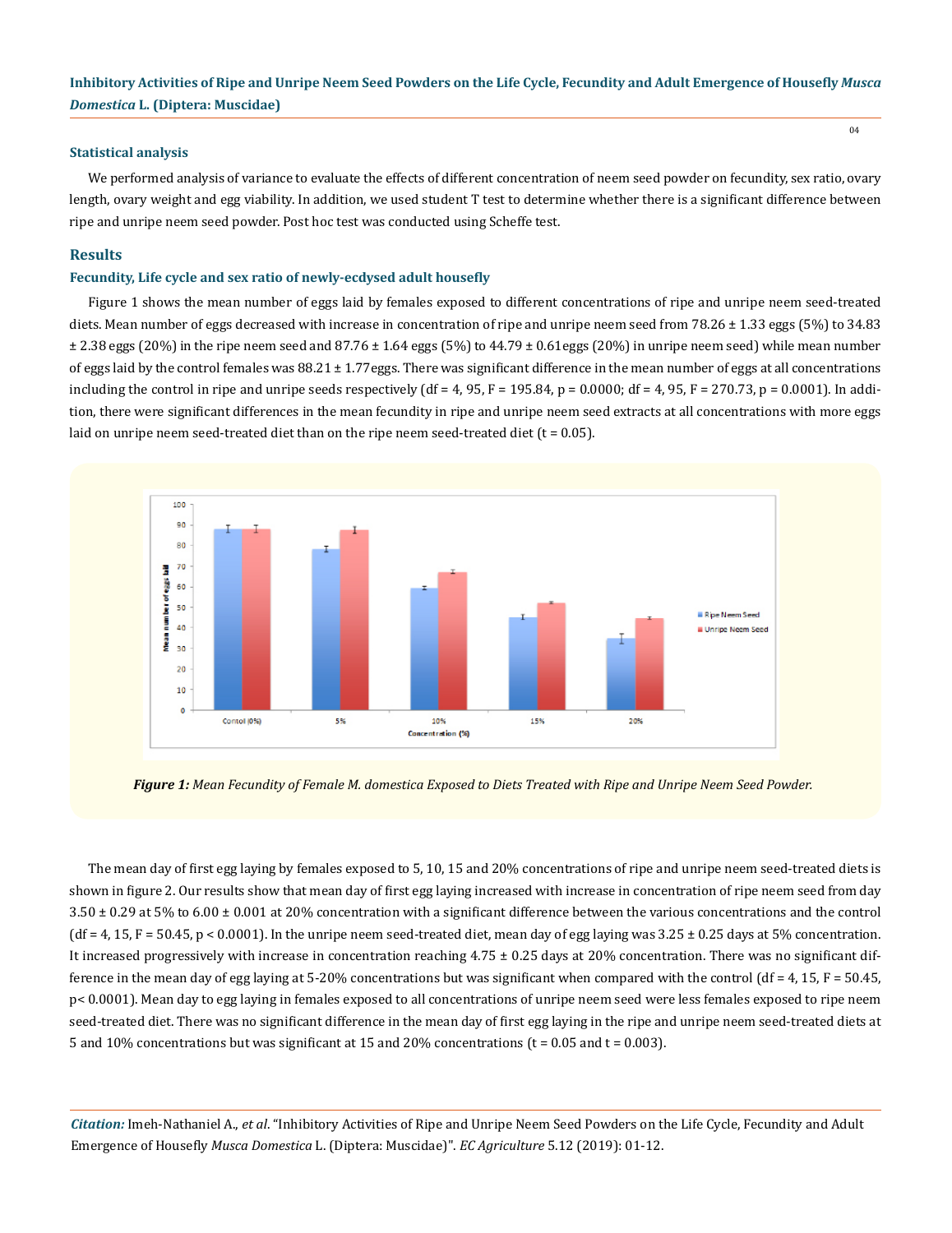

*Figure 2: Mean Day of First Egg Laying in Females of M. domestica Exposed to Ripe and Unripe Neem Seed Treated Diets.*

Table 1 presents the life cycle of *M. domestica* exposed to different concentrations of ripe neem seed-treated diets. Development was complete from egg to adult in eggs maintained on 5% ripe neem seed treated diet and control. Development of eggs on 10 and 15% treated diets terminated at the third instar larva while in the 20% treated diet, it did not develop beyond second instar larva. Total duration of development decreased with increase in concentration of the extract from  $13.50 \pm 0.29$  days at  $5\%$  to  $4.25 \pm 0.48$  days at  $20\%$  with  $14.75$ ± 0.25 days in the control. There was significant difference in the mean duration of development at all concentrations and the control (df  $= 4, 15, F = 84.605, p = 0.001$ .

| <b>Treatment</b> | <b>Egg</b>      | Larva           |                 |                 |                               |
|------------------|-----------------|-----------------|-----------------|-----------------|-------------------------------|
|                  |                 | $1st$ instar    | $2nd$ instar    | $3rd$ instar    | Pupa                          |
| Control 0%       | $0.00 \pm 0.00$ | $1.00 \pm 0.00$ | $1.00 \pm 0.00$ | $5.50 \pm 0.29$ | $7.25 \pm 0.25$               |
| 5%               | $0.00 \pm 0.00$ | $1.00 \pm 0.00$ | $1.00 \pm 0.00$ | $4.75 \pm 0.25$ | $14.75 \pm 0.25$ <sup>a</sup> |
| 10%              | $0.00 \pm 0.00$ | $1.25 \pm 0.25$ | $1.50 \pm 0.29$ | $3.75 \pm 0.25$ |                               |
| 15%              | $0.50 \pm 0.29$ | $1.50 \pm 0.29$ | $1.75 \pm 0.25$ | $4.00 \pm 0.00$ |                               |
| 20%              | $0.75 \pm 0.25$ | $1.50 \pm 0.29$ | $2.00 \pm 0.00$ |                 |                               |

*Table 1: Duration of Life Cycle of M. domestica on Ripe Neem Seed-Treated Diets at Different Concentrations Mean values followed by the same letter(s) along the same column are not significantly different (p ≤ 0.05) by Scheffe test.*

 We observed complete development from (i.e. egg to adult) in eggs maintained on 5% unripe neem seed-treated diet and control (Table 2) Development of eggs on 10, 15 and 20% unripe neem seed-treated diets was terminated at the third instar larva. There was significant difference in the mean duration of development at all concentrations and control (df =  $4$ , 15, F = 72.109, p = 0.001). Total duration of development decreased with increase in concentration of the extract from  $13.00 \pm 0.001$  days at 5% to 4.25  $\pm$  1.11 days at 20% concentration. There was no significant difference in the mean total duration of development of the life stages at 5, 10, 15 and 20% ripe and unripe neem seed-treated diet and in the control.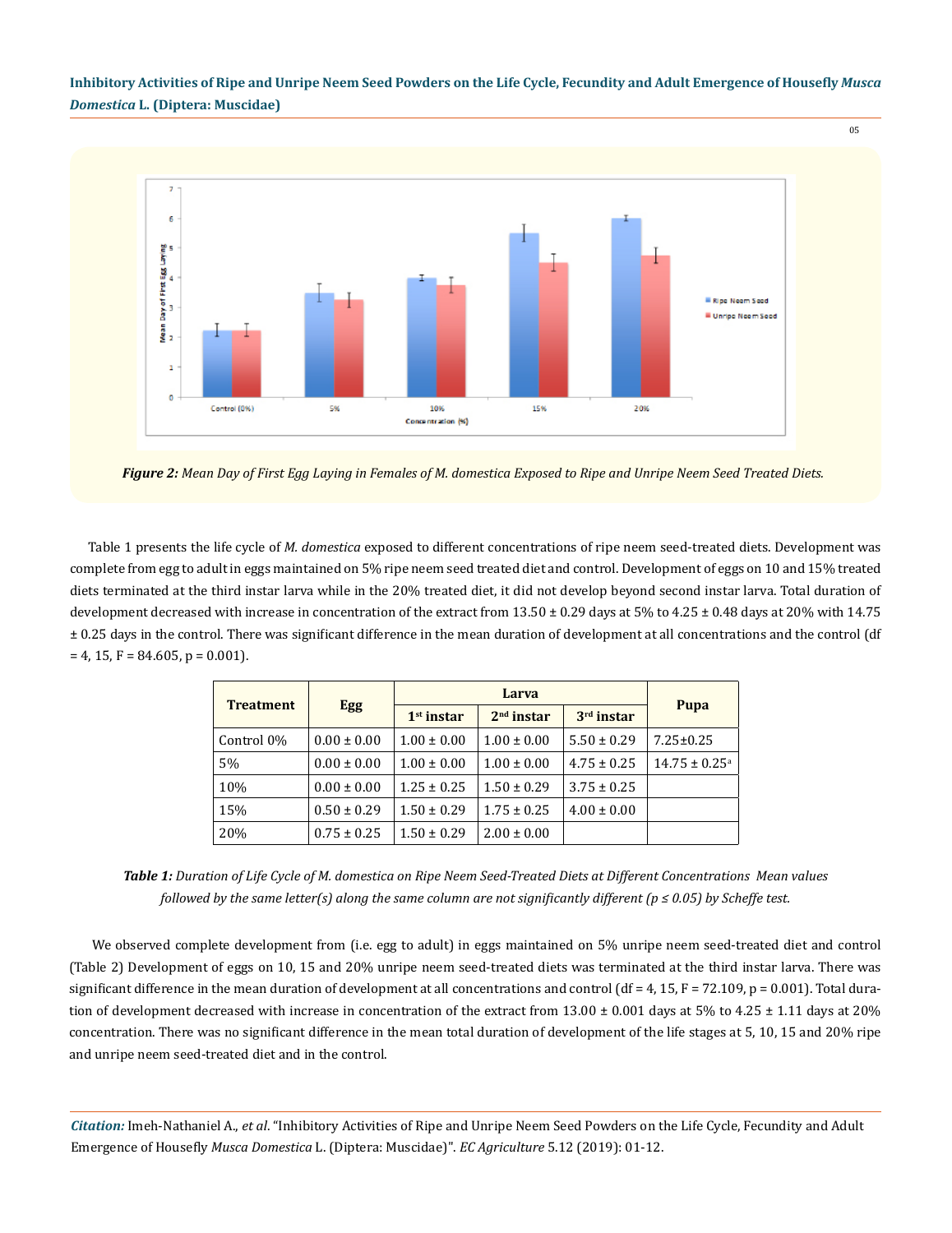| <b>Treatment</b> | <b>Egg</b>      | Larva           |                 |                 |                            |
|------------------|-----------------|-----------------|-----------------|-----------------|----------------------------|
|                  |                 | $1st$ instar    | $2nd$ instar    | $3rd$ instar    | Pupa                       |
| Control 0%       | $0.00 \pm 0.00$ | $1.00 \pm 0.00$ | $1.00 \pm 0.00$ | $5.50 \pm 0.29$ | $7.25 \pm 0.25$            |
| 5%               | $0.00 \pm 0.00$ | $1.00 \pm 0.00$ | $1.00 \pm 0.00$ | $4.00 \pm 0.00$ | $7.00 \pm 0.00^{\text{a}}$ |
| 10%              | $0.00 \pm 0.00$ | $1.00 \pm 0.00$ | $1.00 \pm 0.00$ | $4.75 \pm 0.25$ |                            |
| 15%              | $0.00 \pm 0.00$ | $1.00 \pm 0.29$ | $1.50 \pm 0.29$ | $4.00 \pm 0.00$ |                            |
| 20%              | $0.25 \pm 0.25$ | $1.00 \pm 0.00$ | $1.50 \pm 0.29$ | $1.50 \pm 0.87$ |                            |

*Table 2: Duration of Life Cycle of M. domestica on Unripe Neem Seed-Treated Diets at Different Concentrations. Mean values followed by the same letter(s) along the same column are not significantly different (p ≤ 0.05) by Scheffe test.*

## **Ovary development and egg viability in females maintained on ripe and unripe neem seed powder treated diets**

Figure 3 shows the mean length of ovary obtained from dissected females exposed to different concentrations of ripe and unripe neem seed-treated diets. Mean length of ovary significantly decreased (p < 0.001) with increase in concentration in both ripe and unripe neem seed from 2.68  $\pm$  0.23mg at 5% ripe neem seed and 3.21  $\pm$  0.14mg at 5% unripe neem seed to 1.61  $\pm$  0.21mg at 20% ripe neem seed and 2.17 ± 0.16mg at 20% unripe neem seed respectively. Although ovary length in females exposed to unripe neem seed were longer than those exposed to ripe neem seeds; this difference was not statistically significant (Figure 4).

Mean weights of ovary obtained from dissected females exposed to different concentrations of ripe and unripe neem seed-treated diets are shown in figure 5. As observed in ovary length, mean ovary weight decreased with increase in concentration of ripe and unripe neem seed from  $0.41 \pm 0.42$  and  $0.44 \pm 0.34$  mg at  $5\%$  to  $0.15 \pm 0.46$  and  $0.19 \pm 0.40$  mg at  $20\%$  respectively. (df = 3, 12, F = 6.78, p = 0.01 and df



*Figure 3: Ovary Length in Female M. domestica Exposed to Different Concentrations of Ripe and Unripe Neem Seed Powder-Treated Diets.*

*Citation:* Imeh-Nathaniel A., *et al*. "Inhibitory Activities of Ripe and Unripe Neem Seed Powders on the Life Cycle, Fecundity and Adult Emergence of Housefly *Musca Domestica* L. (Diptera: Muscidae)". *EC Agriculture* 5.12 (2019): 01-12.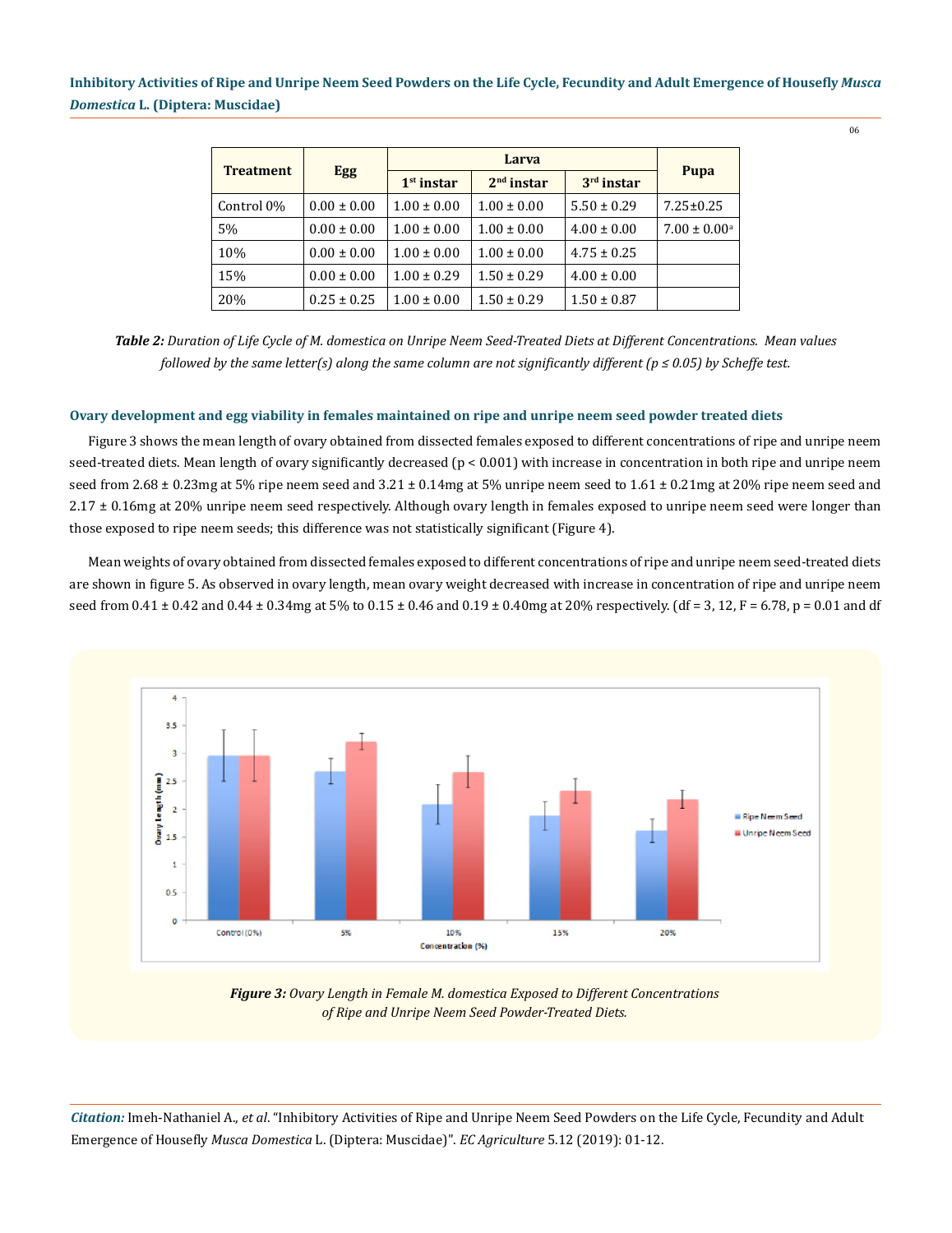

*Figure 4: Paired Ovaries from M. domestica Fed Diets Treated with Different Concentrations of Ripe Neem Seed and Unripe Neem Seed Powder Extract at Different Days of Exposure (Mag ×3).*



*Figure 5: Ovary Weight in Female M. domestica Exposed to Different Concentrations of Ripe and Unripe Neem Seed Powder-Treated Diets.*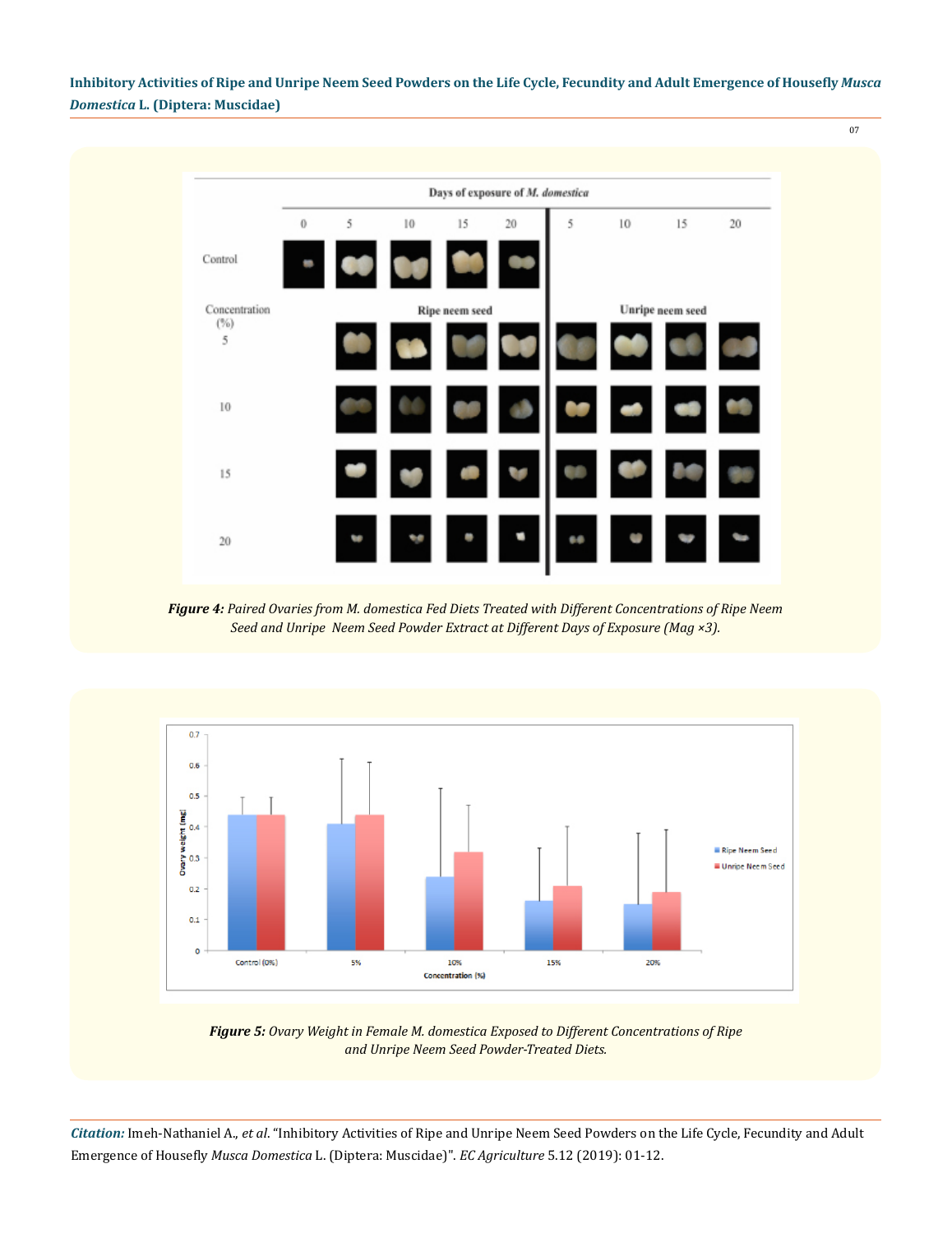08

 $= 3$ , 12, F = 10.90, p = 0.001). In general, we also observed larger ovaries in females fed with diets containing unripe neem extracts than those fed with diets containing ripe neem seed extracts, however this difference was not statistically significant. In addition, we were able to establish a strong correlation between the ovary weight and length at all concentrations of ripe neem seed  $(R = 0.89)$  and unripe neem seed  $(R = 0.92)$ .

With respect to egg viability, average number of males that emerged from eggs maintained on 5% ripe neem seed-treated diet was 3.75 while 8.00 emerged from unripe neem seed-treated diet (Figure 6). There was significant difference in the emergence of males maintained on treated diets when compared with the control  $(df = 2, 9, F = 119.73, p < 0.00001)$ . Similarly, females that emerged from eggs maintained on 5% ripe seed and 5% unripe seed were 4.25 and 5.25 respectively and were significantly different from each other (df = 2, 9, F = 192.44, p <0.00001). Eggs from females exposed to diet treated with 15% ripe and unripe neem seed hatched into larva but did not pupate. There was no significant difference in larva development for both ripe and unripe neem seed at this dose (df = 26, t = -1.4260, p = 0.1685). Overall, percentage of adults that emerged, irrespective of sex, from eggs laid by females exposed to 5% ripe and unripe neem seed-treated diets were 17.48 and 28.42% of the control diet.



*Figure 6: Adult Emergence (Male and Female) from Eggs Exposed to Diets Treated with Ripe and Unripe Neem Seed Powder Extract.* 

## **Discussion**

Fecundity is a measure of fertility and it is the number of eggs laid within a particular period therefore a determinant of the population of an insect species. Fecundity of females exposed to ripe and unripe neem seed-treated diets decreased with increase in concentration of the diet, therefore a further increase in concentration of the diet will significantly decreased the fecundity of the housefly thus reducing the fertility of the females and possible extermination of the population within the exposed period in the laboratory.

Fecundity decreased at the same rate at 5 - 20% concentrations for ripe and unripe neem seed-treated diets. At 30% concentration, which is beyond the experimental schedule, fecundity will probably be 12 and 26 eggs at day 30 for ripe and unripe neem seed respectively. Ripe neem seed however was more effective in reducing fecundity than the unripe neem seed indicating the presence of a high concen-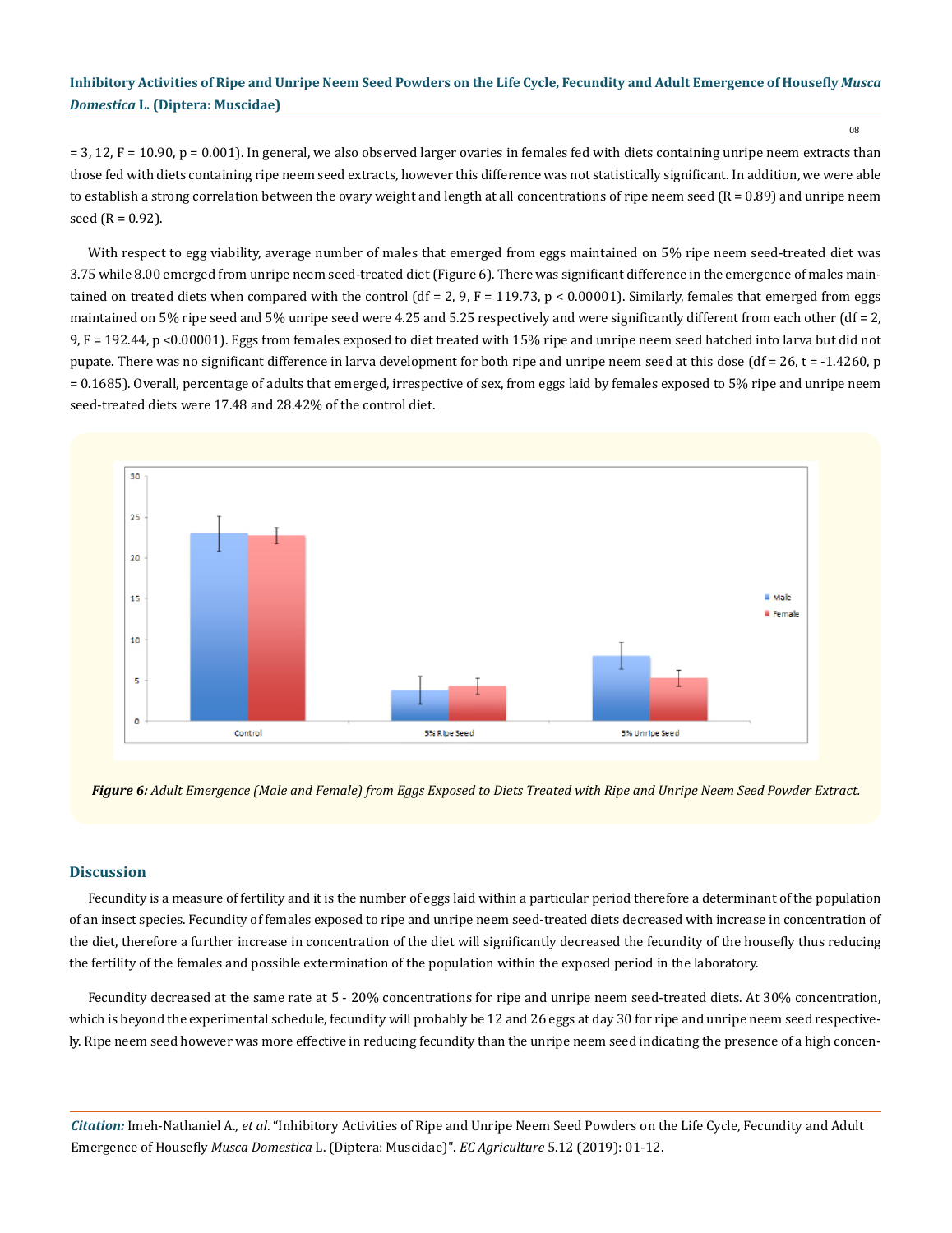09

tration of azadirachtin in the ripe neem seed [24]. Azadirachtin has a strong negative influence on fecundity [11]. Fecundity was reduced by about 50 percent in 20% ripe and unripe neem seed-treated diets when compared with the control diet demonstrating the effectiveness of the ripe and unripe neem seed in the control of housefly. The use of the powder extract has some merits since it allows the feeding of *M. domestica* on the treated diet rather than repelling them. Neem has direct causes on the oviposition deterrence [29]. Gaaboub and Hayes [16] reported the reduction in egg production when third instar larvae of *Musca autmnalis* was exposed to minimal concentration of azadirachtin. Adult fecundity of *Culex pipiens* was reportedly decreased by Azadirachtin [14]. Ghoneim., *et al*. [30] demonstrated that early third instar larvae of *M. domestica* treated with Margosan-O and Jojoba concentrations produced adult female flies which suffered fecundity inhibition with Margosan-O. Fertility was reduced and sterility index increased parallel to the concentration levels.

The earlier an insect lays its first eggs after adult eclosion, the more the number of egg batches that will be deposited in its lifetime. Ripe and unripe neem seed treated diets delay first egg laying and the delay increased with increase in concentration. The more the delay in concentration the lesser the fecundity of the female in per lifetime. First egg laying can therefore be further delayed or prevented out rightly when the females are exposed to concentrations above the 20% maximum. The different effects of the two extracts became significant at higher concentrations; therefore ripe neem seed was more effective in delaying first egg laying than the unripe neem seed. Botanical pesticides have been shown to interfere with reproduction of pests [31].

There was a strong positive relationship between the lengths and weights of ovary, both of which varied with the type of diet, with lower values in the ripe neem seed compared with the unripe neem seed. Decreased length and weight of the ovary in ripe neem seed suggests lower number of eggs, which may also affect their quality and quantity. The lengths and weights were drastically reduced when the values at 20% concentration of diet is compared with the control diet indicating that the quality and viability of eggs decreased as the concentrations increased. The ripe and unripe neem seed apparently reduced the size of eggs as the concentrations of treated diet increased. Ovaries in *Heteracris littoralis* treated with azadirachtin resulted in complete shrinkage [19].

There was complete development in the life cycle of *M. domestica,* from eggs to adult in 5% ripe and unripe neem seed-treated diets, which were not significantly different from the control diet. However, the ripe neem seed at 10 - 20% concentration prevented the completion of life cycle, as development could not go beyond second and third instar larvae, which ultimately prevented the emergence of adults. The ripe neem seed-treated diets were also toxic to the larvae thus obviating pupal formation from the third instar larvae. The ripe and unripe neem seed-treated diets apparently disrupted the reproduction of the housefly, therefore preventing the emergence of adult from 10% concentration.

The adults that emerged from eggs of females exposed to 5% ripe and unripe neem seed-treated diets and the control diet were significantly different from each other, indicating that the diets did not prevent egg maturation but made them highly unviable as a large percentage of the eggs from the treated females could not develop to adult stage. Gaaboub and Hayes [16] reported that azadirachtin caused a reduction of emerged *Musca auumnalis*. Progeny emergence was inhibited in *C. maculatus* [32]. (Bidmon., *et al.*) reported that the injection of azadirachtin into the larvae of blowfly, *Calliphora vivina* causes an inhibition of adult emergence. Pathak and Krishan [33] demonstrated a significant reduction in reproduction potential particularly egg viability and egg yield in *Corcyra cephalonica* exposed to neem oil vapor. Neem has direct effect on sterility [29,34,35].

## **Conclusion**

In conclusion, based on the results obtained from this study, the powders of ripe and unripe neem seed have insecticidal effects against all the reproductive stages and as well as the adult male and female housefly, *Musca domestica*. When compared with the control diet, the neem powders significantly reduced the female fecundity and delayed first egg laying. At higher concentrations, neem powder prevented significant number of eggs deposited by females from developing indicating that most of the eggs laid were not viable. In addition, the few that developed did not reach adult stage. The sizes of eggs laid by females were concentration dependent as females exposed to 20%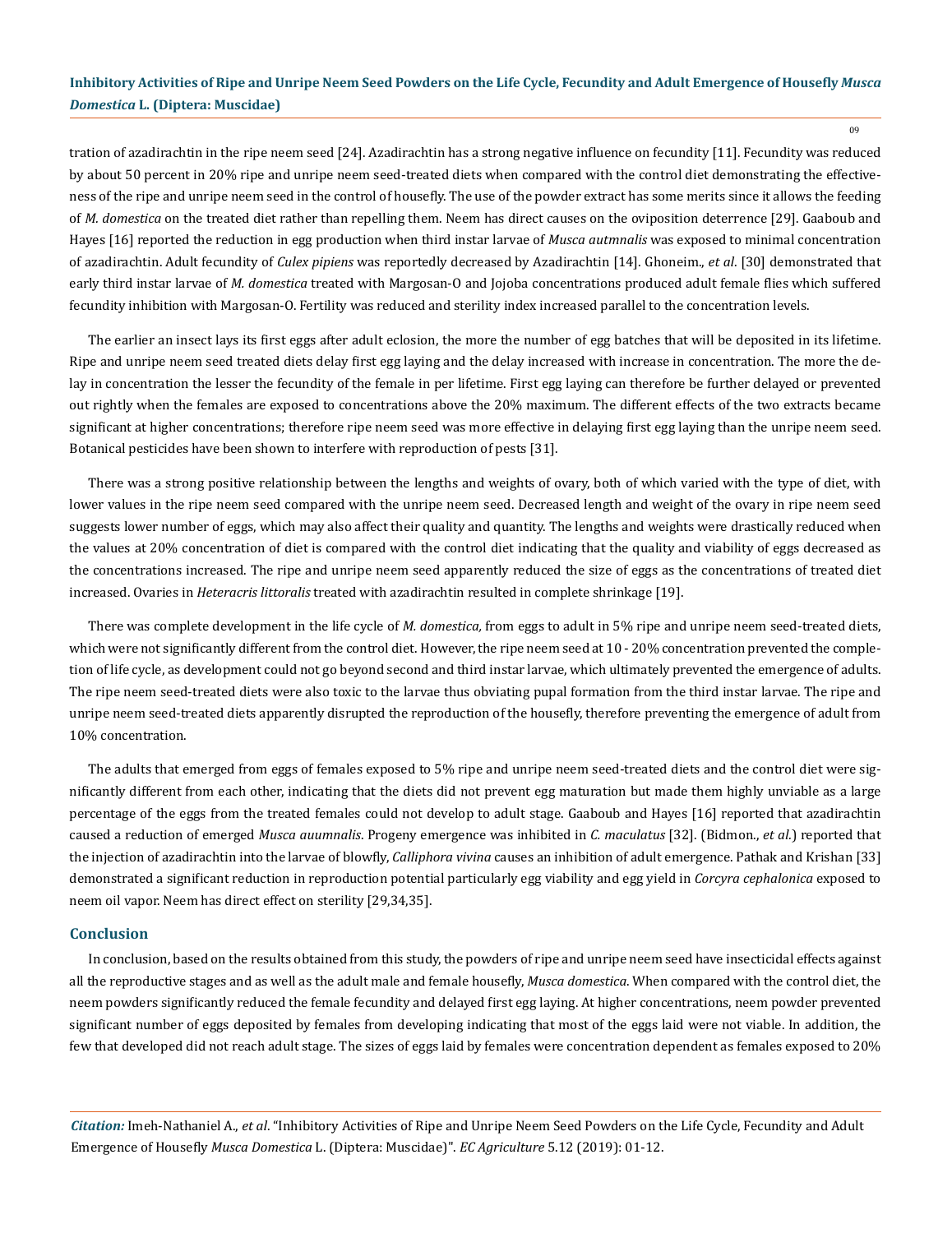treated diet produced significantly smaller eggs. Thus, the use of relatively cheap and non-poisonous ripe and unripe neem seed powder may have prospects in controlling the population of the insect vector (*Musca domestica*) from the environment.

### **Bibliography**

- 1. [Bosly AH. "Evaluation of Insecticidal Activities of Mentha Piperita and Lavandula Augustifolia Essential Oils against Housefly, Musca](https://www.researchgate.net/publication/272909913_Evaluation_of_insecticidal_activities_of_Mentha_piperita_and_Lavandula_angustifolia_essential_oils_against_house_fly_Musca_domestica_L_Diptera_Muscidae)  Domestica L. (Diptera: Muscidae)". *[Journal of Entomology and Nematology](https://www.researchgate.net/publication/272909913_Evaluation_of_insecticidal_activities_of_Mentha_piperita_and_Lavandula_angustifolia_essential_oils_against_house_fly_Musca_domestica_L_Diptera_Muscidae)* 5.4 (2013): 50-54.
- 2. Mian LS., *et al*. "Isolation of Salmonella from Muscoid Flies at Commercial Animal Establishments in San Bernardino County, California". *Journal of Veterinary Ecology* 27.1 (2002): 82-85.
- 3. Barin A., *et al*. "The Housefly, Musca Domestica, as a Possible Mechanichal Vector of Newcastle Disease Virus in the Laboratory and Field". *Medical and Veterinary Entomology* 24 (2010): 88-90.
- 4. Bisseleua BD., *et al*[. "Toxicity, Growth Regulatory and Repellant Activities of Medicinal Plant Extracts on Musca Domestica L. \(Diptera:](https://www.ajol.info/index.php/ajb/article/view/59650)  Muscidae)". *[African Journal of Biotechnology](https://www.ajol.info/index.php/ajb/article/view/59650)* 7.24 (2008): 35-42.
- 5. Sulaiman S., *et al*[. "Isolation of Enteric Pathogens from Synanthropic Flies Trapped in Downtown Kuala Lumpur".](https://www.ncbi.nlm.nih.gov/pubmed/10925800) *Journal of Vector Ecology* [25 \(2000\): 90-93.](https://www.ncbi.nlm.nih.gov/pubmed/10925800)
- 6. Graczyk TK., *et al*[. "Mechanical Transmission of Human Protozoan Parasites by Insect".](https://cmr.asm.org/content/18/1/128) *Clinic Microbiology Review* 18.1 (2005): 128-32.
- 7. Pervin E Y Aysegul and S Betul. "Investigations on the Effects of Five Different Plant Extracts on the Two-Spotted Mite Tetranychus Urticae Koch (Arachnida: Tetranychidae)". Psyche (2012): 1-5.
- 8. Olaifa JA and TA. Adebayo. "Procedure for Evaluation of Toxicity and Dosage and Plant Based Pesticides". *Journal of Annals of Agriculture Sciences* 3.2 (2003): 31-37.
- 9. [Mondal D and T. Mondal. "A Review on Efficacy of Azadirachta Indica A. Juss Based Biopesticides: An Indian Perspective".](https://www.researchgate.net/publication/233528571_A_Review_on_efficacy_of_Azadirachta_indica_A_Juss_based_biopesticides_An_Indian_perspective) *Research [Journal of Recent Sciences](https://www.researchgate.net/publication/233528571_A_Review_on_efficacy_of_Azadirachta_indica_A_Juss_based_biopesticides_An_Indian_perspective)* 1.3 (2012): 94-99.
- 10. Naqvi, SN., *et al*[. "Toxic, Residual and Teratomorphic Effect of Neem Extract \(N-9\) in Comparison to Coopex 25 Wo](http://citeseerx.ist.psu.edu/viewdoc/download?doi=10.1.1.515.761&rep=rep1&type=pdf) [\(Permethrin+Bioallethrin\) against Musca Domestica L. \(Holland Strain\)".](http://citeseerx.ist.psu.edu/viewdoc/download?doi=10.1.1.515.761&rep=rep1&type=pdf) *International Journal of Agriculture and Biology* 5 (2007): [782-84.](http://citeseerx.ist.psu.edu/viewdoc/download?doi=10.1.1.515.761&rep=rep1&type=pdf)
- 11. Hummel HE., *et al*[. "The Coming of Age of Azadirachtins and Related Tetranortriterpenoids".](http://www.jbiopest.com/users/LW8/efiles/Vol_5_0_82_87F.pdf) *Journal of Biopesticides* 5 (2012): 82-87.
- 12. Charleston DD., *et al*[. "Behavior Responses of Diamondback Moth Plutella Xylostella \(Lepidoptera: Plutellidae\) to Extracts Derived](https://www.cambridge.org/core/journals/bulletin-of-entomological-research/article/behavioural-responses-of-diamondback-moth-plutella-xylostella-lepidoptera-plutellidae-to-extracts-derived-from-melia-azedarach-and-azadirachta-indica/DC1F6D6C2CF6C204E48954773355790D) [from Melia Azedarach and Azadirachta Indica".](https://www.cambridge.org/core/journals/bulletin-of-entomological-research/article/behavioural-responses-of-diamondback-moth-plutella-xylostella-lepidoptera-plutellidae-to-extracts-derived-from-melia-azedarach-and-azadirachta-indica/DC1F6D6C2CF6C204E48954773355790D) *Bulletin of Entomological Research* 95 (2005): 457-469.
- 13. [Unal S and Akkuzu E. "Larvaecidal Effects of Azadirachtin on the Pine Processionary Moth".](https://www.researchgate.net/publication/242174554_Larvaecidal_effects_of_azadirachtin_on_the_pine_processionary_moth) *African Journal of Biotechnology* 8.19 [\(2009\): 5128-31.](https://www.researchgate.net/publication/242174554_Larvaecidal_effects_of_azadirachtin_on_the_pine_processionary_moth)
- 14. Alouani., *et al*[. "Larvicidal Activity of a Neem Tree Extract \(Azadirachtin\) against Mosquito Larvae in the Republic of Algeria".](https://www.researchgate.net/publication/228483562_Larvicidal_Activity_of_a_Neem_Tree_Extract_Azadirachtin_Against_Mosquito_Larvae_in_the_Republic_of_Algeria) *Jordan [Journal of Biological Sciences](https://www.researchgate.net/publication/228483562_Larvicidal_Activity_of_a_Neem_Tree_Extract_Azadirachtin_Against_Mosquito_Larvae_in_the_Republic_of_Algeria)* 2.1 (2009): 15-22.
- 15. Muse WA., *et al*. "Effect of Neem Leaf Extract (Azadirachta Indica, a Juss Meliaceae) on the Development of Larvae of Anopheles Gambiae (Giles)". *Pakistan Journal of Entomolgy, Karachi* 11.1 and 2 (1996): 5-8.

*Citation:* Imeh-Nathaniel A., *et al*. "Inhibitory Activities of Ripe and Unripe Neem Seed Powders on the Life Cycle, Fecundity and Adult Emergence of Housefly *Musca Domestica* L. (Diptera: Muscidae)". *EC Agriculture* 5.12 (2019): 01-12.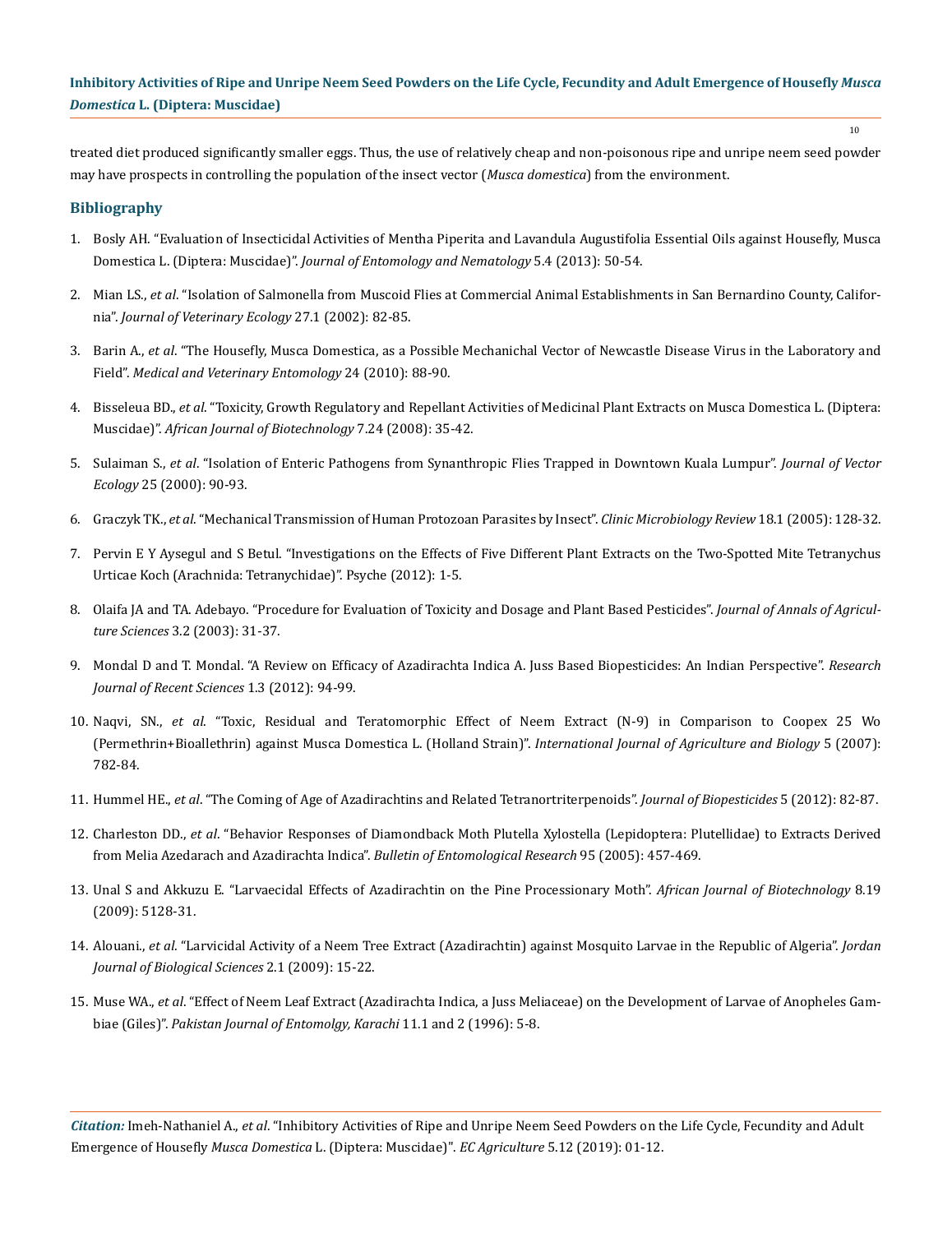11

- 16. Gaaboub IA and DK. Hayes. "Effects of Larval Treatment with Azadirachtin, a Molting Inhibitory Component of the Neem Tree, on Reproductive Capacity of the Face Fly, Musca Autunnalis De Geer (Diptera: Culicidae)". *Environmental Entomology* 13 (1984): 1639-1643.
- 17. Metspalu L., *et al*[. "Effects of Biopesticide Neem Ec on the Mamestra Brassicae L. \(Lepidoptera: Noctuidae\)". Agronomy Research 2.Spe](https://pdfs.semanticscholar.org/257e/5433370c6a22959a3b47726c22e6a04ffb5a.pdf)[cial Issue II \(2010\): 465-470.](https://pdfs.semanticscholar.org/257e/5433370c6a22959a3b47726c22e6a04ffb5a.pdf)
- 18. [Nicol CM Y and H Schmutterer. "Kontaktwirkungen Des Samenöls Des Niembaumes Azadirachta Indica \(A. Juss.\) Bei Gregären Larven](https://onlinelibrary.wiley.com/doi/abs/10.1111/j.1439-0418.1991.tb00311.x) [Der Wüstenheuschrecke Schistocerca Gregaria \(Forskål\)".](https://onlinelibrary.wiley.com/doi/abs/10.1111/j.1439-0418.1991.tb00311.x) *Journal of Applied Entomology* 111.1-5 (1991): 197-205.
- 19. Ghazawi N., *et al*[. "Effects of Azadirachtin on Mortality Rate and Reproductive System of the Grasshopper Heteracris Littoralis Ramb.](https://www.jstor.org/stable/20066565) (Orthoptera: Acrididae)". *[Journal of Orthoptera Research](https://www.jstor.org/stable/20066565)* 16.1 (2007): 57-65.
- 20. [Schmutterer H. "Proterties and Potential of Natural Pesticides from the Neem Tree, Azadirachta Indica".](https://www.annualreviews.org/doi/abs/10.1146/annurev.en.35.010190.001415) *Annual Review of Entomology* [35 \(1990\): 271-297.](https://www.annualreviews.org/doi/abs/10.1146/annurev.en.35.010190.001415)
- 21. Rehimi N., *et al*[. "Efficacy of Azadirachtin against Mosquito Larvae Culex Pipiens \(Diptera: Culicidae\) under Laboratory Conditions".](file:///D:\EC\26.%20ECAG-19-RA-225\f) *[European Journal of Scientific Research](file:///D:\EC\26.%20ECAG-19-RA-225\f)* 57.2 (2011): 223-29.
- 22. Al-Dali AG., *et al*. ["Ghoneim. "Efficacy of the Neem Seed Extract, Margosan-O, on the Developmental and Morphogenesis of Muscina](https://www.researchgate.net/publication/5263905_Efficacy_of_neem_extract_against_the_blowfly_and_housefly) Stabulans (Diptera: Muscidae)". *[Journal of Egyptian German Society of Zoology](https://www.researchgate.net/publication/5263905_Efficacy_of_neem_extract_against_the_blowfly_and_housefly)* 42 (2003): 85-100.
- 23. El-Bokl M., *et al*[. "Biological and Histopathological Effects of Some Insecticidal Agents against Red Palm Weevil Rhynchophorus Fer](https://www.researchgate.net/publication/233406542_Biological_and_histopathological_effects_of_some_insecticidal_agents_against_redpalm_weevil_Rhynchophorus_ferrugineus)rugineus". *[Egyptian Academic Journal of Biological Sciences](https://www.researchgate.net/publication/233406542_Biological_and_histopathological_effects_of_some_insecticidal_agents_against_redpalm_weevil_Rhynchophorus_ferrugineus)* 1.1 (2010): 7-22.
- 24. Schaaf O., *et al*[. "Rapid and Sensitive Analysis of Azadirachtin and Related Triterpenoids from Neem \(Azadirachta Indica\) by High-](https://www.ncbi.nlm.nih.gov/pubmed/10950279)[Performance Liquid Chromatography-Atmospheric Pressue Chemical Ionization Mass Spectrometry".](https://www.ncbi.nlm.nih.gov/pubmed/10950279) *Journal of Chromatography* 886 [\(2000\): 89-97.](https://www.ncbi.nlm.nih.gov/pubmed/10950279)
- 25. [Naumann K and MB Isman. "Evalutation of Neem Azadirachta Indica Seed Extracts and Oils as Oviposition Deterrents of Noctuid](https://onlinelibrary.wiley.com/doi/abs/10.1111/j.1570-7458.1995.tb01953.x) [Moths". Entomologia Experimentalis et Applicata 76 \(1995\): 115-20.](https://onlinelibrary.wiley.com/doi/abs/10.1111/j.1570-7458.1995.tb01953.x)
- 26. Onu I and G.O. Baba. "Evaluation of Neem Products (Azadiracta Indica A. Juss: Meliaceae) for the Control of Dermestid Beetle (Demestes Maculatus Degeer) (Coleoptera: Dermestidae) of Dried Fish". *Nigerian Journal of Entomology* 20 (2003): 105-115.
- 27. Ajayi AA and WA. [Muse. "Efficacy of Neem Seed and Neem Seed Kernel Powders on the Survival, Longevity, and Fecundity of Blowfly](https://www.researchgate.net/publication/334429982_Efficacy_of_Neem_Seed_and_Neem_Seed_Kernel_Powders_on_the_Survival_Longevity_and_Fecundity_of_Blowfly_Chrysomya_chloropyga_Wied_Diptera_Calliphoridae) [Chrysomya Chloropyga \(Wied.\) \(Diptera: Calliphoridae\)".](https://www.researchgate.net/publication/334429982_Efficacy_of_Neem_Seed_and_Neem_Seed_Kernel_Powders_on_the_Survival_Longevity_and_Fecundity_of_Blowfly_Chrysomya_chloropyga_Wied_Diptera_Calliphoridae) *Journal of Pharmacy and Biological Sciences* 10.3 (2015): 72-85.
- 28. Anantiko L., *et al*. "Radiation Technique and Their Application to Insect Pests. Ed. Joint International Agency and Foord and Agriculture Organization of the United Nations 9 (1982).
- 29. [Isman MZ and GR Port. "Systemic Action of Neem Seed Substances Agaisnt Pieris Brassicae". Entomologia Experimentalis et Applicata](https://onlinelibrary.wiley.com/doi/abs/10.1111/j.1570-7458.1990.tb01341.x) [54 \(1990\): 297-300.](https://onlinelibrary.wiley.com/doi/abs/10.1111/j.1570-7458.1990.tb01341.x)
- 30. Ghoneim KS., *et al*[. "Effectiveness of Margosan-O and Jojoba on Some Reproductive Aspects of the House Fly, Musca Domestica \(Dip](https://www.researchgate.net/publication/228475115_Effectiveness_of_margosan-O_and_jojoba_on_some_reproductive_aspects_of_the_house_fly_Musca_domestica_Diptera_Muscidae)tera: Muscidae)". *[International Journal of Agriculture and Biology](https://www.researchgate.net/publication/228475115_Effectiveness_of_margosan-O_and_jojoba_on_some_reproductive_aspects_of_the_house_fly_Musca_domestica_Diptera_Muscidae)* 9.2 (2007): 338-341.
- 31. [Copping LG and JJ Menn. "Biopesticides: A Review of Their Action, Applications, and Efficacy". Pest Management Science 56 \(2000\):](https://onlinelibrary.wiley.com/doi/abs/10.1002/1526-4998%28200008%2956%3A8%3C651%3A%3AAID-PS201%3E3.0.CO%3B2-U) [651-676.](https://onlinelibrary.wiley.com/doi/abs/10.1002/1526-4998%28200008%2956%3A8%3C651%3A%3AAID-PS201%3E3.0.CO%3B2-U)